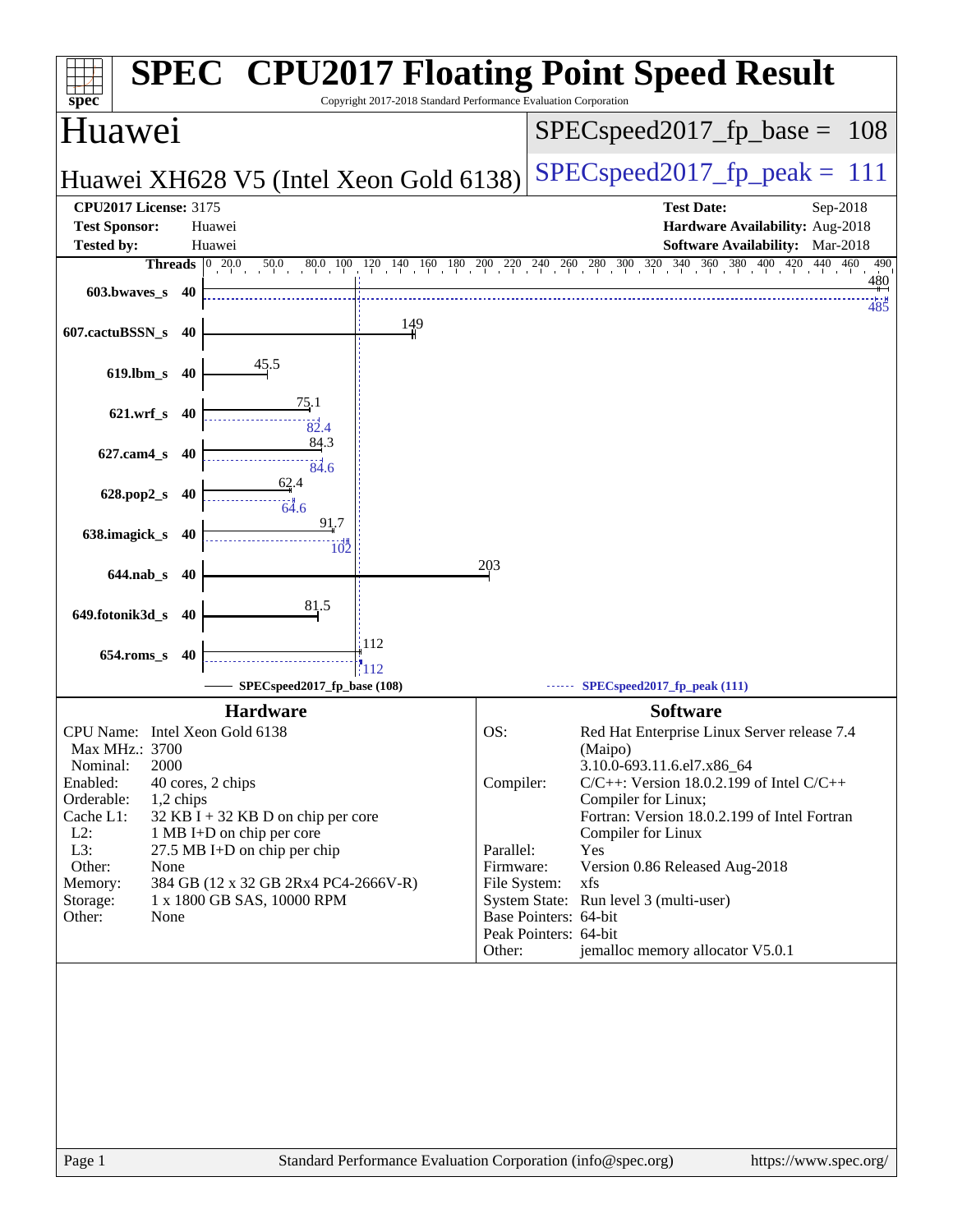| <b>SPEC CPU2017 Floating Point Speed Result</b><br>$\overline{\text{spec}^*}$<br>Copyright 2017-2018 Standard Performance Evaluation Corporation |                |                |       |                |            |                |                                  |                |                |              |                                 |              |                |              |
|--------------------------------------------------------------------------------------------------------------------------------------------------|----------------|----------------|-------|----------------|------------|----------------|----------------------------------|----------------|----------------|--------------|---------------------------------|--------------|----------------|--------------|
| Huawei                                                                                                                                           |                |                |       |                |            |                | $SPEC speed2017_f p\_base = 108$ |                |                |              |                                 |              |                |              |
| $SPEC speed2017_fp\_peak = 111$<br>Huawei XH628 V5 (Intel Xeon Gold 6138)                                                                        |                |                |       |                |            |                |                                  |                |                |              |                                 |              |                |              |
| <b>CPU2017 License: 3175</b><br><b>Test Date:</b><br>$Sep-2018$                                                                                  |                |                |       |                |            |                |                                  |                |                |              |                                 |              |                |              |
| Hardware Availability: Aug-2018<br><b>Test Sponsor:</b><br>Huawei                                                                                |                |                |       |                |            |                |                                  |                |                |              |                                 |              |                |              |
| <b>Tested by:</b>                                                                                                                                | Huawei         |                |       |                |            |                |                                  |                |                |              | Software Availability: Mar-2018 |              |                |              |
| <b>Results Table</b>                                                                                                                             |                |                |       |                |            |                |                                  |                |                |              |                                 |              |                |              |
|                                                                                                                                                  |                |                |       | <b>Base</b>    |            |                |                                  |                |                |              | <b>Peak</b>                     |              |                |              |
| <b>Benchmark</b>                                                                                                                                 | <b>Threads</b> | <b>Seconds</b> | Ratio | <b>Seconds</b> | Ratio      | <b>Seconds</b> | <b>Ratio</b>                     | <b>Threads</b> | <b>Seconds</b> | <b>Ratio</b> | <b>Seconds</b>                  | <b>Ratio</b> | <b>Seconds</b> | <b>Ratio</b> |
| 603.bwaves s                                                                                                                                     | 40             | 121            | 487   | 123            | 480        | 123            | 479                              | 40             | <u>122</u>     | 485          | 123                             | 478          | 121            | 486          |
| 607.cactuBSSN s                                                                                                                                  | 40             | 112            | 149   | 112            | 149        | 111            | 151                              | 40             | 112            | 149          | 112                             | 149          | 111            | 151          |
| 619.lbm s                                                                                                                                        | 40             | 115            | 45.5  | 115            | 45.5       | 115            | 45.5                             | 40             | 115            | 45.5         | 115                             | 45.5         | 115            | 45.5         |
| $621$ .wrf s                                                                                                                                     | 40             | 174            | 75.8  | 176            | 75.1       | 176            | 75.1                             | 40             | 160            | 82.4         | 160                             | 82.4         | 161            | 82.2         |
| $627$ .cam $4$ s                                                                                                                                 | 40             | 105            | 84.1  | 105            | 84.4       | 105            | 84.3                             | 40             | 105            | 84.6         | 105                             | 84.4         | 105            | 84.6         |
| 628.pop2_s                                                                                                                                       | 40             | 193            | 61.4  | 189            | 62.8       | 190            | 62.4                             | 40             | 187            | 63.5         | 183                             | 64.9         | 184            | 64.6         |
| 638.imagick_s                                                                                                                                    | 40             | 157            | 91.7  | 158            | 91.6       | 155            | 92.9                             | 40             | 141            | <b>102</b>   | 144                             | 99.9         | 140            | 103          |
| $644$ .nab s                                                                                                                                     | 40             | 85.9           | 203   | 85.9           | <b>203</b> | 86.0           | 203                              | 40             | 85.9           | 203          | 85.9                            | 203          | 86.0           | 203          |
| 649.fotonik3d s                                                                                                                                  | 40             | 112            | 81.3  | 112            | 81.5       | 112            | 81.5                             | 40             | 112            | 81.3         | 112                             | 81.5         | 112            | 81.5         |
| 654.roms_s                                                                                                                                       | 40             | 142            | 111   | 140            | 112        | 140            | 112                              | 40             | 141            | 112          | 141                             | 112          | 140            | 113          |
| $SPECspeed2017$ fp base =<br>108                                                                                                                 |                |                |       |                |            |                |                                  |                |                |              |                                 |              |                |              |

**[SPECspeed2017\\_fp\\_peak =](http://www.spec.org/auto/cpu2017/Docs/result-fields.html#SPECspeed2017fppeak) 111**

Results appear in the [order in which they were run.](http://www.spec.org/auto/cpu2017/Docs/result-fields.html#RunOrder) Bold underlined text [indicates a median measurement](http://www.spec.org/auto/cpu2017/Docs/result-fields.html#Median).

### **[Operating System Notes](http://www.spec.org/auto/cpu2017/Docs/result-fields.html#OperatingSystemNotes)**

Stack size set to unlimited using "ulimit -s unlimited"

### **[General Notes](http://www.spec.org/auto/cpu2017/Docs/result-fields.html#GeneralNotes)**

Environment variables set by runcpu before the start of the run: KMP\_AFFINITY = "granularity=fine,compact" LD\_LIBRARY\_PATH = "/spec2017/lib/ia32:/spec2017/lib/intel64:/spec2017/je5.0.1-32:/spec2017/je5.0.1-64" OMP\_STACKSIZE = "192M"

 Binaries compiled on a system with 1x Intel Core i7-6700K CPU + 32GB RAM memory using Redhat Enterprise Linux 7.5 Transparent Huge Pages enabled by default Prior to runcpu invocation Filesystem page cache synced and cleared with: sync; echo 3> /proc/sys/vm/drop\_caches Yes: The test sponsor attests, as of date of publication, that CVE-2017-5754 (Meltdown) is mitigated in the system as tested and documented. Yes: The test sponsor attests, as of date of publication, that CVE-2017-5753 (Spectre variant 1) is mitigated in the system as tested and documented. Yes: The test sponsor attests, as of date of publication, that CVE-2017-5715 (Spectre variant 2) is mitigated in the system as tested and documented. jemalloc, a general purpose malloc implementation built with the RedHat Enterprise 7.5, and the system compiler gcc 4.8.5 sources available from jemalloc.net or <https://github.com/jemalloc/jemalloc/releases>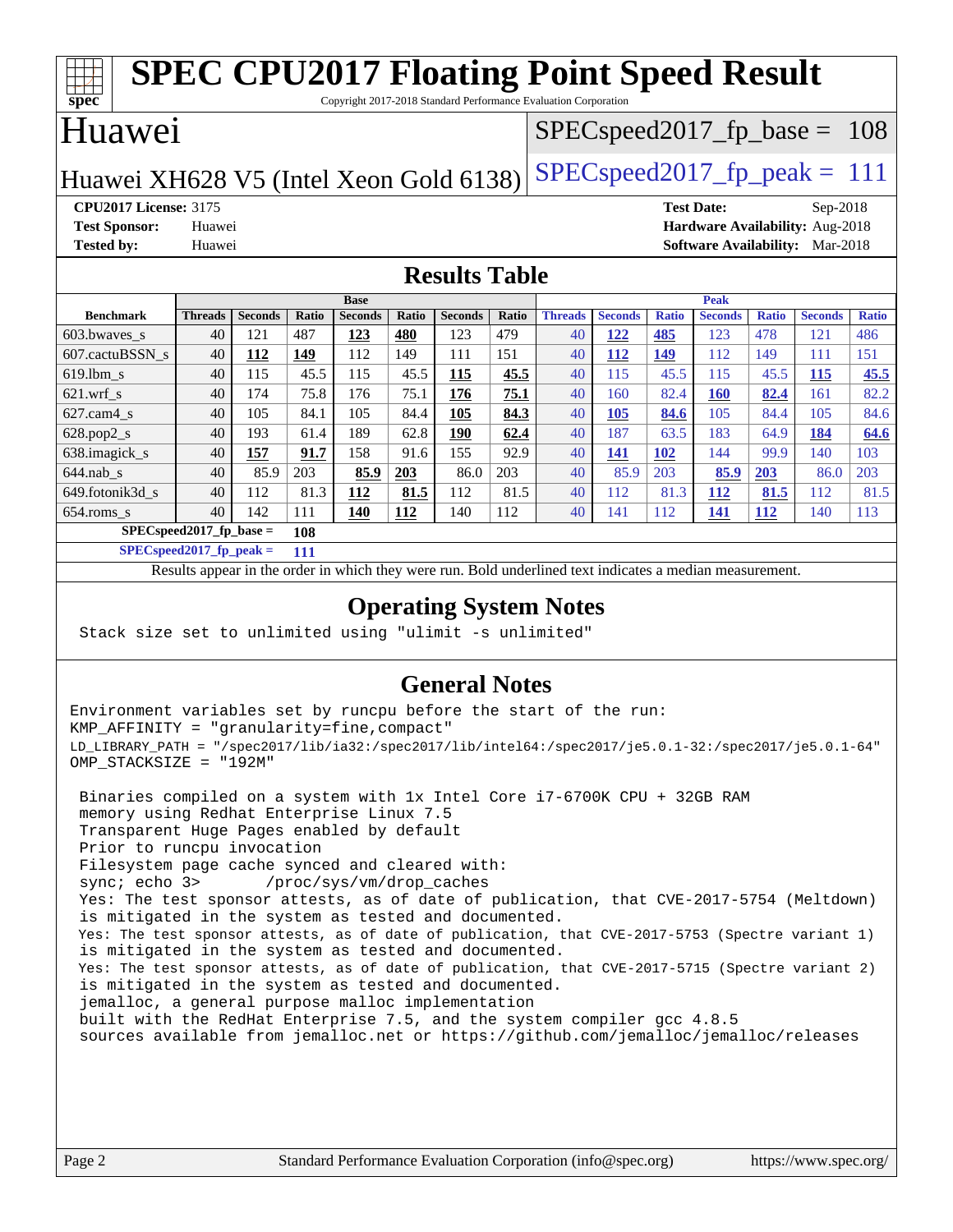### Page 3 Standard Performance Evaluation Corporation [\(info@spec.org\)](mailto:info@spec.org) <https://www.spec.org/> **[spec](http://www.spec.org/) [SPEC CPU2017 Floating Point Speed Result](http://www.spec.org/auto/cpu2017/Docs/result-fields.html#SPECCPU2017FloatingPointSpeedResult)** Copyright 2017-2018 Standard Performance Evaluation Corporation Huawei Huawei XH628 V5 (Intel Xeon Gold 6138) SPECspeed 2017 fp peak  $= 111$ SPECspeed2017 fp base =  $108$ **[CPU2017 License:](http://www.spec.org/auto/cpu2017/Docs/result-fields.html#CPU2017License)** 3175 **[Test Date:](http://www.spec.org/auto/cpu2017/Docs/result-fields.html#TestDate)** Sep-2018 **[Test Sponsor:](http://www.spec.org/auto/cpu2017/Docs/result-fields.html#TestSponsor)** Huawei **[Hardware Availability:](http://www.spec.org/auto/cpu2017/Docs/result-fields.html#HardwareAvailability)** Aug-2018 **[Tested by:](http://www.spec.org/auto/cpu2017/Docs/result-fields.html#Testedby)** Huawei **[Software Availability:](http://www.spec.org/auto/cpu2017/Docs/result-fields.html#SoftwareAvailability)** Mar-2018 **[Platform Notes](http://www.spec.org/auto/cpu2017/Docs/result-fields.html#PlatformNotes)** BIOS configuration: Power Policy Set to Load Balance Hyper-Threading Set to Disable XPT Prefetch Set to Enabled Sysinfo program /spec2017/bin/sysinfo Rev: r5797 of 2017-06-14 96c45e4568ad54c135fd618bcc091c0f running on localhost.localdomain Tue Sep 4 00:49:30 2018 SUT (System Under Test) info as seen by some common utilities. For more information on this section, see <https://www.spec.org/cpu2017/Docs/config.html#sysinfo> From /proc/cpuinfo model name : Intel(R) Xeon(R) Gold 6138 CPU @ 2.00GHz 2 "physical id"s (chips) 40 "processors" cores, siblings (Caution: counting these is hw and system dependent. The following excerpts from /proc/cpuinfo might not be reliable. Use with caution.) cpu cores : 20 siblings : 20 physical 0: cores 0 1 2 3 4 8 9 10 11 12 16 17 18 19 20 24 25 26 27 28 physical 1: cores 0 1 2 3 4 8 9 10 11 12 16 17 18 19 20 24 25 26 27 28 From lscpu: Architecture: x86\_64 CPU op-mode(s): 32-bit, 64-bit Byte Order: Little Endian  $CPU(s):$  40 On-line CPU(s) list: 0-39 Thread(s) per core: 1 Core(s) per socket: 20 Socket(s): 2 NUMA node(s): 2 Vendor ID: GenuineIntel CPU family: 6 Model: 85 Model name:  $Intel(R)$  Xeon(R) Gold 6138 CPU @ 2.00GHz Stepping: 4 CPU MHz: 2001.000 CPU max MHz: 2001.0000 CPU min MHz: 1000.0000 BogoMIPS: 4000.00 Virtualization: VT-x L1d cache: 32K<br>
L1i cache: 32K  $L1i$  cache: L2 cache: 1024K L3 cache: 28160K **(Continued on next page)**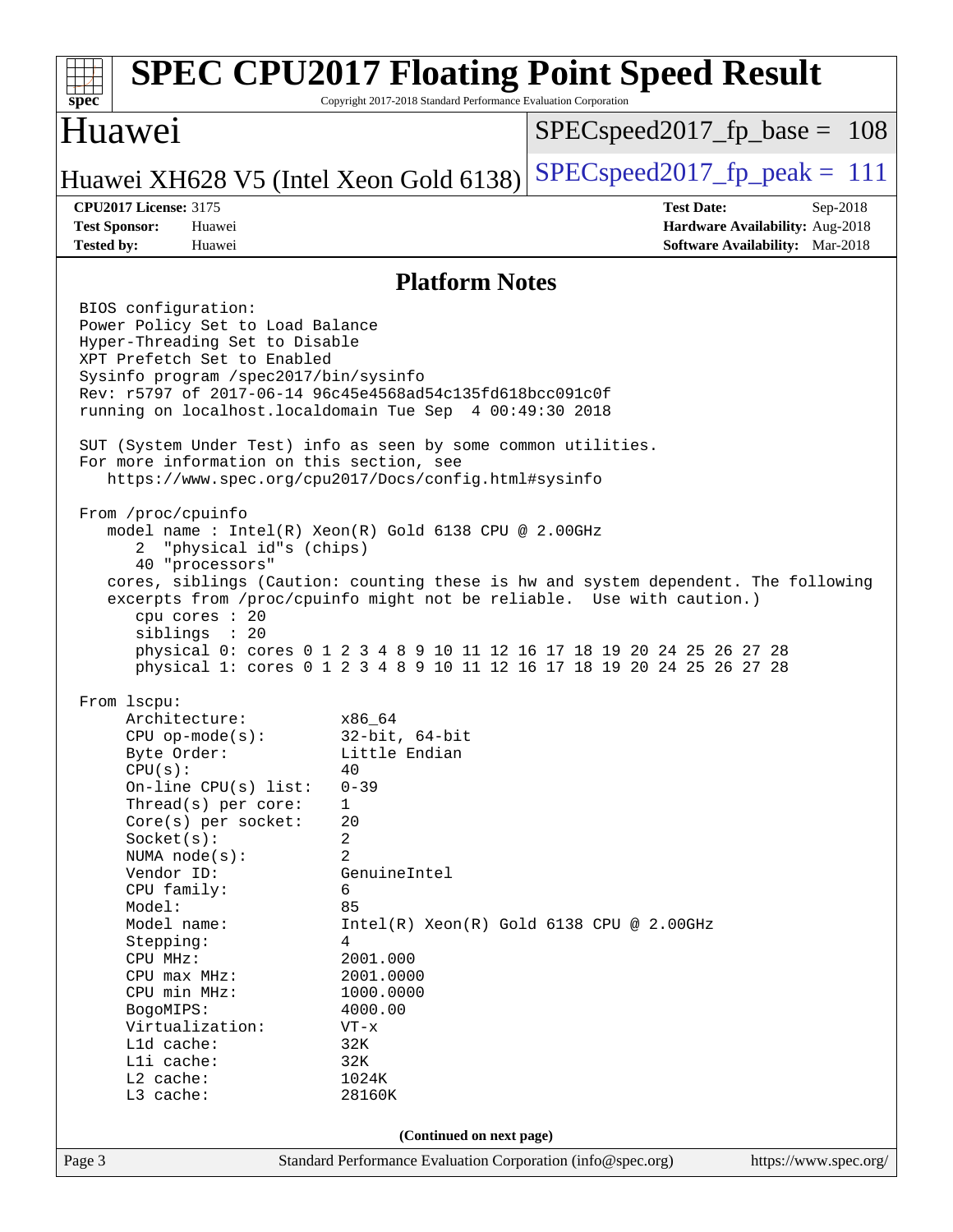| <b>SPEC CPU2017 Floating Point Speed Result</b><br>Copyright 2017-2018 Standard Performance Evaluation Corporation<br>spec                                                                                                                                                                                                                                                                                                                                                                                                                                                                                                                                                                                                                                                                                                                                                                                                                                                                                                                                                                                                                                                                                                                                                                                                                                                                                                                                                                                                                                                                                                           |                                                                           |  |  |  |  |  |
|--------------------------------------------------------------------------------------------------------------------------------------------------------------------------------------------------------------------------------------------------------------------------------------------------------------------------------------------------------------------------------------------------------------------------------------------------------------------------------------------------------------------------------------------------------------------------------------------------------------------------------------------------------------------------------------------------------------------------------------------------------------------------------------------------------------------------------------------------------------------------------------------------------------------------------------------------------------------------------------------------------------------------------------------------------------------------------------------------------------------------------------------------------------------------------------------------------------------------------------------------------------------------------------------------------------------------------------------------------------------------------------------------------------------------------------------------------------------------------------------------------------------------------------------------------------------------------------------------------------------------------------|---------------------------------------------------------------------------|--|--|--|--|--|
| Huawei                                                                                                                                                                                                                                                                                                                                                                                                                                                                                                                                                                                                                                                                                                                                                                                                                                                                                                                                                                                                                                                                                                                                                                                                                                                                                                                                                                                                                                                                                                                                                                                                                               | $SPEC speed2017_f p\_base = 108$                                          |  |  |  |  |  |
| Huawei XH628 V5 (Intel Xeon Gold 6138)                                                                                                                                                                                                                                                                                                                                                                                                                                                                                                                                                                                                                                                                                                                                                                                                                                                                                                                                                                                                                                                                                                                                                                                                                                                                                                                                                                                                                                                                                                                                                                                               | $SPEC speed2017_fp\_peak = 111$                                           |  |  |  |  |  |
| <b>CPU2017 License: 3175</b>                                                                                                                                                                                                                                                                                                                                                                                                                                                                                                                                                                                                                                                                                                                                                                                                                                                                                                                                                                                                                                                                                                                                                                                                                                                                                                                                                                                                                                                                                                                                                                                                         | <b>Test Date:</b><br>Sep-2018                                             |  |  |  |  |  |
| <b>Test Sponsor:</b><br>Huawei<br><b>Tested by:</b><br>Huawei                                                                                                                                                                                                                                                                                                                                                                                                                                                                                                                                                                                                                                                                                                                                                                                                                                                                                                                                                                                                                                                                                                                                                                                                                                                                                                                                                                                                                                                                                                                                                                        | Hardware Availability: Aug-2018<br><b>Software Availability:</b> Mar-2018 |  |  |  |  |  |
| <b>Platform Notes (Continued)</b>                                                                                                                                                                                                                                                                                                                                                                                                                                                                                                                                                                                                                                                                                                                                                                                                                                                                                                                                                                                                                                                                                                                                                                                                                                                                                                                                                                                                                                                                                                                                                                                                    |                                                                           |  |  |  |  |  |
| NUMA node0 CPU(s):<br>$0 - 19$<br>NUMA nodel CPU(s):<br>$20 - 39$<br>Flaqs:<br>pat pse36 clflush dts acpi mmx fxsr sse sse2 ss ht tm pbe syscall nx pdpelgb rdtscp<br>lm constant_tsc art arch_perfmon pebs bts rep_good nopl xtopology nonstop_tsc<br>aperfmperf eagerfpu pni pclmulqdq dtes64 monitor ds_cpl vmx smx est tm2 ssse3 fma<br>cx16 xtpr pdcm pcid dca sse4_1 sse4_2 x2apic movbe popcnt tsc_deadline_timer aes<br>xsave avx f16c rdrand lahf_lm abm 3dnowprefetch epb cat_13 cdp_13 invpcid_single<br>intel_pt spec_ctrl ibpb_support tpr_shadow vnmi flexpriority ept vpid fsgsbase<br>tsc_adjust bmil hle avx2 smep bmi2 erms invpcid rtm cqm mpx rdt_a avx512f avx512dq<br>rdseed adx smap clflushopt clwb avx512cd avx512bw avx512vl xsaveopt xsavec xgetbvl<br>cqm_llc cqm_occup_llc cqm_mbm_total cqm_mbm_local dtherm ida arat pln pts<br>/proc/cpuinfo cache data<br>cache size $: 28160$ KB<br>From numactl --hardware WARNING: a numactl 'node' might or might not correspond to a<br>physical chip.<br>$available: 2 nodes (0-1)$<br>node 0 cpus: 0 1 2 3 4 5 6 7 8 9 10 11 12 13 14 15 16 17 18 19<br>node 0 size: 194741 MB<br>node 0 free: 189462 MB<br>node 1 cpus: 20 21 22 23 24 25 26 27 28 29 30 31 32 33 34 35 36 37 38 39<br>node 1 size: 196608 MB<br>node 1 free: 191401 MB<br>node distances:<br>node 0 1<br>0:<br>10 21<br>1:<br>21<br>10<br>From /proc/meminfo<br>MemTotal:<br>394174888 kB<br>HugePages_Total:<br>$\Omega$<br>2048 kB<br>Hugepagesize:<br>From /etc/*release* /etc/*version*<br>os-release:<br>NAME="Red Hat Enterprise Linux Server"<br>VERSION="7.4 (Maipo)"<br>ID="rhel" | fpu vme de pse tsc msr pae mce cx8 apic sep mtrr pge mca cmov             |  |  |  |  |  |
| ID_LIKE="fedora"<br>VARIANT="Server"<br>VARIANT_ID="server"                                                                                                                                                                                                                                                                                                                                                                                                                                                                                                                                                                                                                                                                                                                                                                                                                                                                                                                                                                                                                                                                                                                                                                                                                                                                                                                                                                                                                                                                                                                                                                          |                                                                           |  |  |  |  |  |
| VERSION_ID="7.4"<br>PRETTY_NAME="Red Hat Enterprise Linux Server 7.4 (Maipo)"<br>redhat-release: Red Hat Enterprise Linux Server release 7.4 (Maipo)<br>system-release: Red Hat Enterprise Linux Server release 7.4 (Maipo)                                                                                                                                                                                                                                                                                                                                                                                                                                                                                                                                                                                                                                                                                                                                                                                                                                                                                                                                                                                                                                                                                                                                                                                                                                                                                                                                                                                                          |                                                                           |  |  |  |  |  |
| (Continued on next page)                                                                                                                                                                                                                                                                                                                                                                                                                                                                                                                                                                                                                                                                                                                                                                                                                                                                                                                                                                                                                                                                                                                                                                                                                                                                                                                                                                                                                                                                                                                                                                                                             |                                                                           |  |  |  |  |  |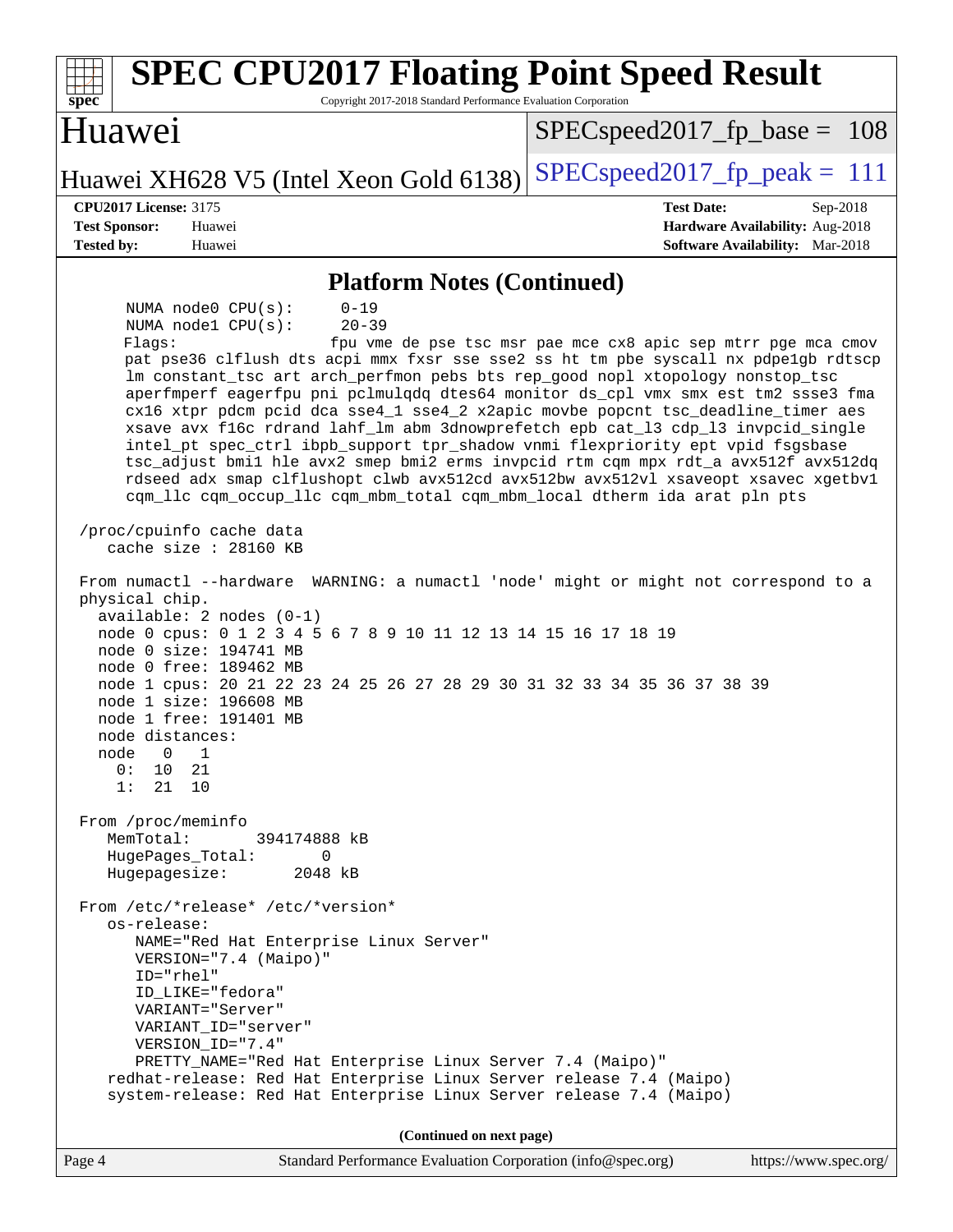| <b>SPEC CPU2017 Floating Point Speed Result</b><br>$spec*$<br>Copyright 2017-2018 Standard Performance Evaluation Corporation                                                                                                                                                                                                                                                                                                                                                                                |                                                                                                            |  |  |  |  |  |  |
|--------------------------------------------------------------------------------------------------------------------------------------------------------------------------------------------------------------------------------------------------------------------------------------------------------------------------------------------------------------------------------------------------------------------------------------------------------------------------------------------------------------|------------------------------------------------------------------------------------------------------------|--|--|--|--|--|--|
| Huawei                                                                                                                                                                                                                                                                                                                                                                                                                                                                                                       | $SPEC speed2017_f p\_base = 108$                                                                           |  |  |  |  |  |  |
| Huawei XH628 V5 (Intel Xeon Gold 6138)                                                                                                                                                                                                                                                                                                                                                                                                                                                                       | $SPEC speed2017_fp\_peak = 111$                                                                            |  |  |  |  |  |  |
| <b>CPU2017 License: 3175</b><br><b>Test Sponsor:</b><br>Huawei<br><b>Tested by:</b><br>Huawei                                                                                                                                                                                                                                                                                                                                                                                                                | <b>Test Date:</b><br>Sep-2018<br>Hardware Availability: Aug-2018<br><b>Software Availability:</b> Mar-2018 |  |  |  |  |  |  |
| <b>Platform Notes (Continued)</b>                                                                                                                                                                                                                                                                                                                                                                                                                                                                            |                                                                                                            |  |  |  |  |  |  |
| system-release-cpe: cpe:/o:redhat:enterprise_linux:7.4:ga:server                                                                                                                                                                                                                                                                                                                                                                                                                                             |                                                                                                            |  |  |  |  |  |  |
| uname $-a$ :<br>Linux localhost.localdomain 3.10.0-693.11.6.el7.x86_64 #1 SMP Thu Dec 28 14:23:39 EST<br>2017 x86_64 x86_64 x86_64 GNU/Linux                                                                                                                                                                                                                                                                                                                                                                 |                                                                                                            |  |  |  |  |  |  |
| run-level 3 Sep 3 19:51                                                                                                                                                                                                                                                                                                                                                                                                                                                                                      |                                                                                                            |  |  |  |  |  |  |
| SPEC is set to: /spec2017<br>Filesystem<br>Type Size Used Avail Use% Mounted on<br>/dev/sda4<br>xfs<br>553G<br>7.3G 546G<br>$2\frac{8}{1}$ /                                                                                                                                                                                                                                                                                                                                                                 |                                                                                                            |  |  |  |  |  |  |
| Additional information from dmidecode follows. WARNING: Use caution when you interpret<br>this section. The 'dmidecode' program reads system data which is "intended to allow<br>hardware to be accurately determined", but the intent may not be met, as there are<br>frequent changes to hardware, firmware, and the "DMTF SMBIOS" standard.<br>BIOS INSYDE Corp. 0.86 08/06/2018<br>Memory:<br>4x NO DIMM NO DIMM<br>12x Samsung M393A4K40BB2-CTD 32 GB 2 rank 2666<br>(End of data from sysinfo program) |                                                                                                            |  |  |  |  |  |  |
| <b>Compiler Version Notes</b>                                                                                                                                                                                                                                                                                                                                                                                                                                                                                |                                                                                                            |  |  |  |  |  |  |
| =======<br>CC 619.1bm_s(base) 638.imagick_s(base, peak) 644.nab_s(base, peak)                                                                                                                                                                                                                                                                                                                                                                                                                                |                                                                                                            |  |  |  |  |  |  |
| icc (ICC) 18.0.2 20180210<br>Copyright (C) 1985-2018 Intel Corporation. All rights reserved.                                                                                                                                                                                                                                                                                                                                                                                                                 |                                                                                                            |  |  |  |  |  |  |
| $619.1$ bm_s(peak)<br>CC.                                                                                                                                                                                                                                                                                                                                                                                                                                                                                    |                                                                                                            |  |  |  |  |  |  |
| icc (ICC) 18.0.2 20180210<br>Copyright (C) 1985-2018 Intel Corporation. All rights reserved.                                                                                                                                                                                                                                                                                                                                                                                                                 |                                                                                                            |  |  |  |  |  |  |
| FC 607.cactuBSSN_s(base, peak)                                                                                                                                                                                                                                                                                                                                                                                                                                                                               |                                                                                                            |  |  |  |  |  |  |
| icpc (ICC) 18.0.2 20180210<br>Copyright (C) 1985-2018 Intel Corporation. All rights reserved.<br>icc (ICC) 18.0.2 20180210<br>Copyright (C) 1985-2018 Intel Corporation. All rights reserved.                                                                                                                                                                                                                                                                                                                |                                                                                                            |  |  |  |  |  |  |
|                                                                                                                                                                                                                                                                                                                                                                                                                                                                                                              |                                                                                                            |  |  |  |  |  |  |
| (Continued on next page)<br>Page 5<br>Standard Performance Evaluation Corporation (info@spec.org)                                                                                                                                                                                                                                                                                                                                                                                                            | https://www.spec.org/                                                                                      |  |  |  |  |  |  |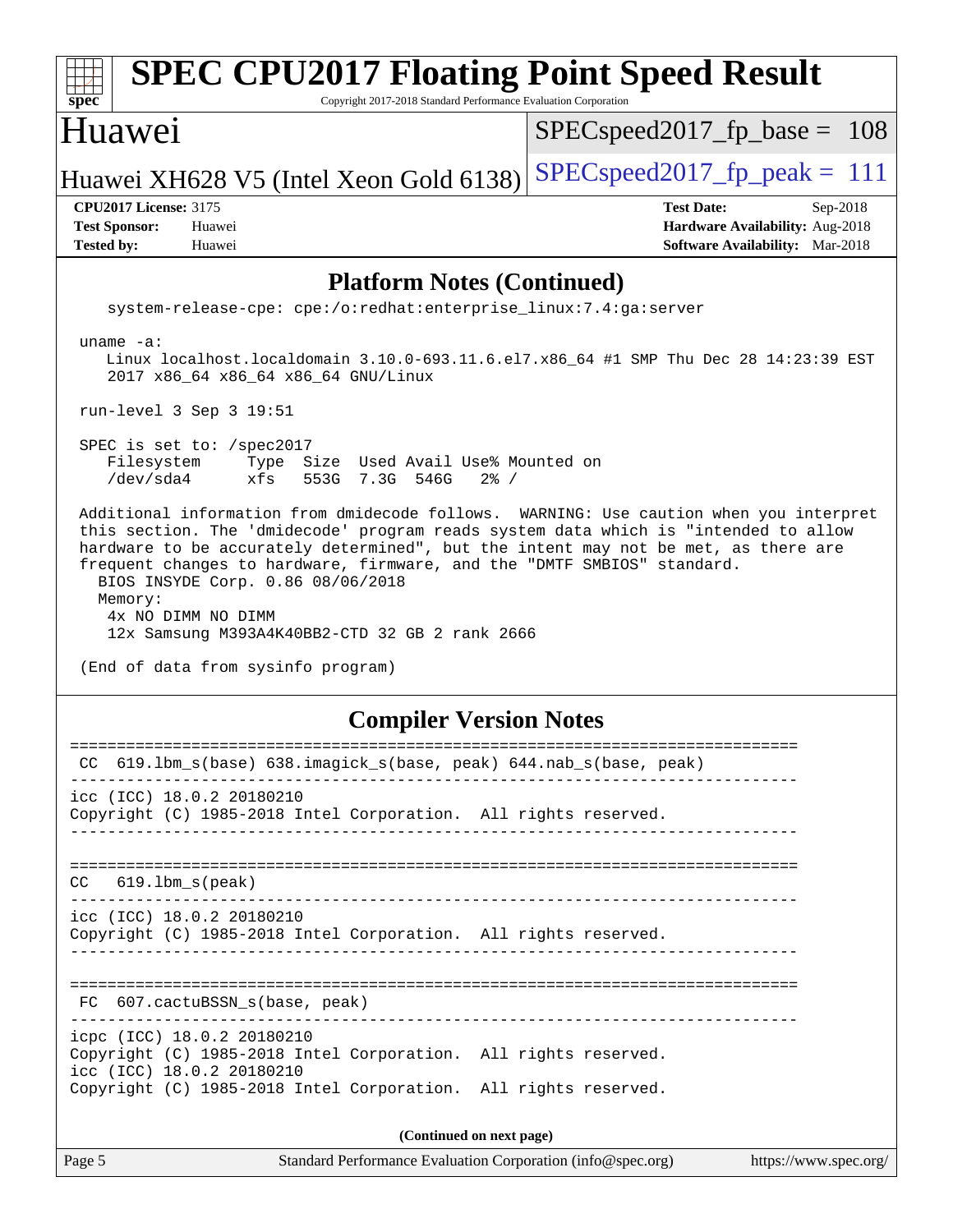| $spec^*$                                                                  | <b>SPEC CPU2017 Floating Point Speed Result</b>                                                                               | Copyright 2017-2018 Standard Performance Evaluation Corporation |                          |                                                                                                |                       |
|---------------------------------------------------------------------------|-------------------------------------------------------------------------------------------------------------------------------|-----------------------------------------------------------------|--------------------------|------------------------------------------------------------------------------------------------|-----------------------|
| Huawei                                                                    |                                                                                                                               |                                                                 |                          | $SPEC speed2017_fp\_base =$                                                                    | -108                  |
|                                                                           | Huawei XH628 V5 (Intel Xeon Gold 6138)                                                                                        |                                                                 |                          | $SPEC speed2017fp peak = 111$                                                                  |                       |
| <b>CPU2017 License: 3175</b><br><b>Test Sponsor:</b><br><b>Tested by:</b> | Huawei<br>Huawei                                                                                                              |                                                                 |                          | <b>Test Date:</b><br>Hardware Availability: Aug-2018<br><b>Software Availability:</b> Mar-2018 | Sep-2018              |
|                                                                           |                                                                                                                               | <b>Compiler Version Notes (Continued)</b>                       |                          |                                                                                                |                       |
|                                                                           | ifort (IFORT) 18.0.2 20180210<br>Copyright (C) 1985-2018 Intel Corporation. All rights reserved.                              |                                                                 |                          |                                                                                                |                       |
| FC.                                                                       | 603.bwaves_s(base)    649.fotonik3d_s(base)    654.roms_s(base, peak)                                                         |                                                                 |                          |                                                                                                |                       |
|                                                                           | ifort (IFORT) 18.0.2 20180210<br>Copyright (C) 1985-2018 Intel Corporation. All rights reserved.                              |                                                                 |                          |                                                                                                |                       |
| FC.                                                                       | 603.bwaves_s(peak) 649.fotonik3d_s(peak)                                                                                      |                                                                 |                          |                                                                                                |                       |
|                                                                           | ifort (IFORT) 18.0.2 20180210<br>Copyright (C) 1985-2018 Intel Corporation. All rights reserved.                              |                                                                 |                          |                                                                                                |                       |
|                                                                           | $CC$ 621.wrf_s(base) 627.cam4_s(base, peak) 628.pop2_s(base)                                                                  |                                                                 |                          |                                                                                                |                       |
|                                                                           | ifort (IFORT) 18.0.2 20180210<br>Copyright (C) 1985-2018 Intel Corporation. All rights reserved.<br>icc (ICC) 18.0.2 20180210 |                                                                 |                          |                                                                                                |                       |
|                                                                           | Copyright (C) 1985-2018 Intel Corporation. All rights reserved.                                                               |                                                                 |                          |                                                                                                |                       |
| CC                                                                        | $621.wrf_s(peak)$ $628.pop2_s(peak)$                                                                                          |                                                                 |                          |                                                                                                |                       |
|                                                                           | ifort (IFORT) 18.0.2 20180210<br>Copyright (C) 1985-2018 Intel Corporation. All rights reserved.<br>icc (ICC) 18.0.2 20180210 |                                                                 |                          |                                                                                                |                       |
|                                                                           | Copyright (C) 1985-2018 Intel Corporation. All rights reserved.                                                               |                                                                 |                          |                                                                                                |                       |
|                                                                           |                                                                                                                               | <b>Base Compiler Invocation</b>                                 |                          |                                                                                                |                       |
| C benchmarks:<br>$\text{icc}$ -m64 -std=c11                               |                                                                                                                               |                                                                 |                          |                                                                                                |                       |
| Fortran benchmarks:<br>ifort -m64                                         |                                                                                                                               |                                                                 |                          |                                                                                                |                       |
|                                                                           | Benchmarks using both Fortran and C:<br>ifort -m64 icc -m64 -std=c11                                                          |                                                                 |                          |                                                                                                |                       |
|                                                                           |                                                                                                                               |                                                                 | (Continued on next page) |                                                                                                |                       |
| Page 6                                                                    |                                                                                                                               | Standard Performance Evaluation Corporation (info@spec.org)     |                          |                                                                                                | https://www.spec.org/ |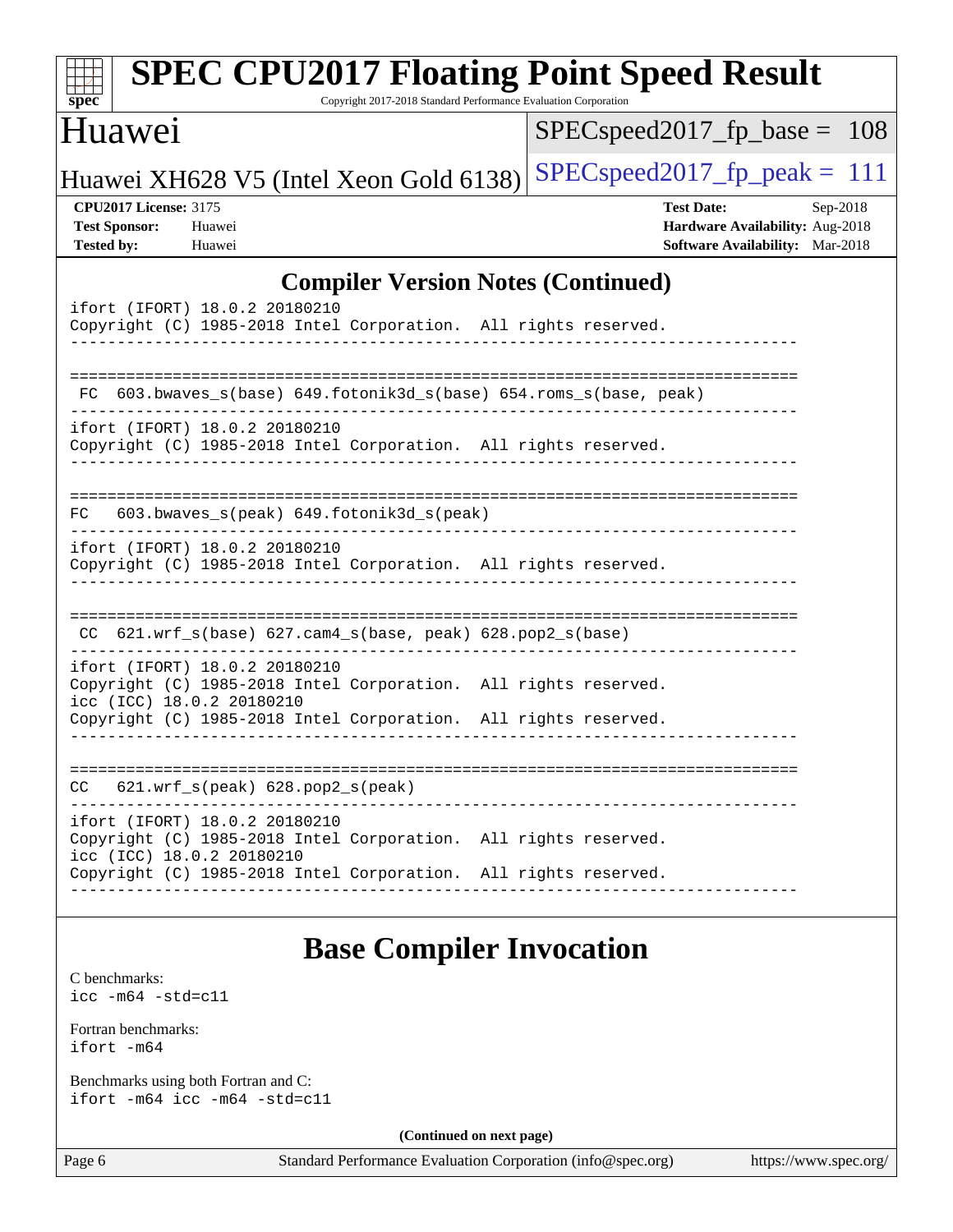

## **[SPEC CPU2017 Floating Point Speed Result](http://www.spec.org/auto/cpu2017/Docs/result-fields.html#SPECCPU2017FloatingPointSpeedResult)**

Copyright 2017-2018 Standard Performance Evaluation Corporation

## Huawei

SPECspeed2017 fp base =  $108$ 

Huawei XH628 V5 (Intel Xeon Gold 6138) SPECspeed 2017 fp peak  $= 111$ 

**[CPU2017 License:](http://www.spec.org/auto/cpu2017/Docs/result-fields.html#CPU2017License)** 3175 **[Test Date:](http://www.spec.org/auto/cpu2017/Docs/result-fields.html#TestDate)** Sep-2018 **[Test Sponsor:](http://www.spec.org/auto/cpu2017/Docs/result-fields.html#TestSponsor)** Huawei **[Hardware Availability:](http://www.spec.org/auto/cpu2017/Docs/result-fields.html#HardwareAvailability)** Aug-2018 **[Tested by:](http://www.spec.org/auto/cpu2017/Docs/result-fields.html#Testedby)** Huawei **[Software Availability:](http://www.spec.org/auto/cpu2017/Docs/result-fields.html#SoftwareAvailability)** Mar-2018

## **[Base Compiler Invocation \(Continued\)](http://www.spec.org/auto/cpu2017/Docs/result-fields.html#BaseCompilerInvocation)**

[Benchmarks using Fortran, C, and C++:](http://www.spec.org/auto/cpu2017/Docs/result-fields.html#BenchmarksusingFortranCandCXX) [icpc -m64](http://www.spec.org/cpu2017/results/res2018q4/cpu2017-20181025-09278.flags.html#user_CC_CXX_FCbase_intel_icpc_64bit_4ecb2543ae3f1412ef961e0650ca070fec7b7afdcd6ed48761b84423119d1bf6bdf5cad15b44d48e7256388bc77273b966e5eb805aefd121eb22e9299b2ec9d9) [icc -m64 -std=c11](http://www.spec.org/cpu2017/results/res2018q4/cpu2017-20181025-09278.flags.html#user_CC_CXX_FCbase_intel_icc_64bit_c11_33ee0cdaae7deeeab2a9725423ba97205ce30f63b9926c2519791662299b76a0318f32ddfffdc46587804de3178b4f9328c46fa7c2b0cd779d7a61945c91cd35) [ifort -m64](http://www.spec.org/cpu2017/results/res2018q4/cpu2017-20181025-09278.flags.html#user_CC_CXX_FCbase_intel_ifort_64bit_24f2bb282fbaeffd6157abe4f878425411749daecae9a33200eee2bee2fe76f3b89351d69a8130dd5949958ce389cf37ff59a95e7a40d588e8d3a57e0c3fd751)

## **[Base Portability Flags](http://www.spec.org/auto/cpu2017/Docs/result-fields.html#BasePortabilityFlags)**

 603.bwaves\_s: [-DSPEC\\_LP64](http://www.spec.org/cpu2017/results/res2018q4/cpu2017-20181025-09278.flags.html#suite_basePORTABILITY603_bwaves_s_DSPEC_LP64) 607.cactuBSSN\_s: [-DSPEC\\_LP64](http://www.spec.org/cpu2017/results/res2018q4/cpu2017-20181025-09278.flags.html#suite_basePORTABILITY607_cactuBSSN_s_DSPEC_LP64) 619.lbm\_s: [-DSPEC\\_LP64](http://www.spec.org/cpu2017/results/res2018q4/cpu2017-20181025-09278.flags.html#suite_basePORTABILITY619_lbm_s_DSPEC_LP64) 621.wrf\_s: [-DSPEC\\_LP64](http://www.spec.org/cpu2017/results/res2018q4/cpu2017-20181025-09278.flags.html#suite_basePORTABILITY621_wrf_s_DSPEC_LP64) [-DSPEC\\_CASE\\_FLAG](http://www.spec.org/cpu2017/results/res2018q4/cpu2017-20181025-09278.flags.html#b621.wrf_s_baseCPORTABILITY_DSPEC_CASE_FLAG) [-convert big\\_endian](http://www.spec.org/cpu2017/results/res2018q4/cpu2017-20181025-09278.flags.html#user_baseFPORTABILITY621_wrf_s_convert_big_endian_c3194028bc08c63ac5d04de18c48ce6d347e4e562e8892b8bdbdc0214820426deb8554edfa529a3fb25a586e65a3d812c835984020483e7e73212c4d31a38223) 627.cam4\_s: [-DSPEC\\_LP64](http://www.spec.org/cpu2017/results/res2018q4/cpu2017-20181025-09278.flags.html#suite_basePORTABILITY627_cam4_s_DSPEC_LP64) [-DSPEC\\_CASE\\_FLAG](http://www.spec.org/cpu2017/results/res2018q4/cpu2017-20181025-09278.flags.html#b627.cam4_s_baseCPORTABILITY_DSPEC_CASE_FLAG) 628.pop2\_s: [-DSPEC\\_LP64](http://www.spec.org/cpu2017/results/res2018q4/cpu2017-20181025-09278.flags.html#suite_basePORTABILITY628_pop2_s_DSPEC_LP64) [-DSPEC\\_CASE\\_FLAG](http://www.spec.org/cpu2017/results/res2018q4/cpu2017-20181025-09278.flags.html#b628.pop2_s_baseCPORTABILITY_DSPEC_CASE_FLAG) [-convert big\\_endian](http://www.spec.org/cpu2017/results/res2018q4/cpu2017-20181025-09278.flags.html#user_baseFPORTABILITY628_pop2_s_convert_big_endian_c3194028bc08c63ac5d04de18c48ce6d347e4e562e8892b8bdbdc0214820426deb8554edfa529a3fb25a586e65a3d812c835984020483e7e73212c4d31a38223) [-assume byterecl](http://www.spec.org/cpu2017/results/res2018q4/cpu2017-20181025-09278.flags.html#user_baseFPORTABILITY628_pop2_s_assume_byterecl_7e47d18b9513cf18525430bbf0f2177aa9bf368bc7a059c09b2c06a34b53bd3447c950d3f8d6c70e3faf3a05c8557d66a5798b567902e8849adc142926523472) 638.imagick\_s: [-DSPEC\\_LP64](http://www.spec.org/cpu2017/results/res2018q4/cpu2017-20181025-09278.flags.html#suite_basePORTABILITY638_imagick_s_DSPEC_LP64) 644.nab\_s: [-DSPEC\\_LP64](http://www.spec.org/cpu2017/results/res2018q4/cpu2017-20181025-09278.flags.html#suite_basePORTABILITY644_nab_s_DSPEC_LP64) 649.fotonik3d\_s: [-DSPEC\\_LP64](http://www.spec.org/cpu2017/results/res2018q4/cpu2017-20181025-09278.flags.html#suite_basePORTABILITY649_fotonik3d_s_DSPEC_LP64) 654.roms\_s: [-DSPEC\\_LP64](http://www.spec.org/cpu2017/results/res2018q4/cpu2017-20181025-09278.flags.html#suite_basePORTABILITY654_roms_s_DSPEC_LP64)

## **[Base Optimization Flags](http://www.spec.org/auto/cpu2017/Docs/result-fields.html#BaseOptimizationFlags)**

#### [C benchmarks](http://www.spec.org/auto/cpu2017/Docs/result-fields.html#Cbenchmarks):

[-Wl,-z,muldefs](http://www.spec.org/cpu2017/results/res2018q4/cpu2017-20181025-09278.flags.html#user_CCbase_link_force_multiple1_b4cbdb97b34bdee9ceefcfe54f4c8ea74255f0b02a4b23e853cdb0e18eb4525ac79b5a88067c842dd0ee6996c24547a27a4b99331201badda8798ef8a743f577) [-xCORE-AVX2](http://www.spec.org/cpu2017/results/res2018q4/cpu2017-20181025-09278.flags.html#user_CCbase_f-xCORE-AVX2) [-ipo](http://www.spec.org/cpu2017/results/res2018q4/cpu2017-20181025-09278.flags.html#user_CCbase_f-ipo) [-O3](http://www.spec.org/cpu2017/results/res2018q4/cpu2017-20181025-09278.flags.html#user_CCbase_f-O3) [-no-prec-div](http://www.spec.org/cpu2017/results/res2018q4/cpu2017-20181025-09278.flags.html#user_CCbase_f-no-prec-div) [-qopt-prefetch](http://www.spec.org/cpu2017/results/res2018q4/cpu2017-20181025-09278.flags.html#user_CCbase_f-qopt-prefetch) [-ffinite-math-only](http://www.spec.org/cpu2017/results/res2018q4/cpu2017-20181025-09278.flags.html#user_CCbase_f_finite_math_only_cb91587bd2077682c4b38af759c288ed7c732db004271a9512da14a4f8007909a5f1427ecbf1a0fb78ff2a814402c6114ac565ca162485bbcae155b5e4258871) [-qopt-mem-layout-trans=3](http://www.spec.org/cpu2017/results/res2018q4/cpu2017-20181025-09278.flags.html#user_CCbase_f-qopt-mem-layout-trans_de80db37974c74b1f0e20d883f0b675c88c3b01e9d123adea9b28688d64333345fb62bc4a798493513fdb68f60282f9a726aa07f478b2f7113531aecce732043) [-qopenmp](http://www.spec.org/cpu2017/results/res2018q4/cpu2017-20181025-09278.flags.html#user_CCbase_qopenmp_16be0c44f24f464004c6784a7acb94aca937f053568ce72f94b139a11c7c168634a55f6653758ddd83bcf7b8463e8028bb0b48b77bcddc6b78d5d95bb1df2967) [-DSPEC\\_OPENMP](http://www.spec.org/cpu2017/results/res2018q4/cpu2017-20181025-09278.flags.html#suite_CCbase_DSPEC_OPENMP) [-L/usr/local/je5.0.1-64/lib](http://www.spec.org/cpu2017/results/res2018q4/cpu2017-20181025-09278.flags.html#user_CCbase_jemalloc_link_path64_4b10a636b7bce113509b17f3bd0d6226c5fb2346b9178c2d0232c14f04ab830f976640479e5c33dc2bcbbdad86ecfb6634cbbd4418746f06f368b512fced5394) [-ljemalloc](http://www.spec.org/cpu2017/results/res2018q4/cpu2017-20181025-09278.flags.html#user_CCbase_jemalloc_link_lib_d1249b907c500fa1c0672f44f562e3d0f79738ae9e3c4a9c376d49f265a04b9c99b167ecedbf6711b3085be911c67ff61f150a17b3472be731631ba4d0471706)

#### [Fortran benchmarks](http://www.spec.org/auto/cpu2017/Docs/result-fields.html#Fortranbenchmarks):

[-Wl,-z,muldefs](http://www.spec.org/cpu2017/results/res2018q4/cpu2017-20181025-09278.flags.html#user_FCbase_link_force_multiple1_b4cbdb97b34bdee9ceefcfe54f4c8ea74255f0b02a4b23e853cdb0e18eb4525ac79b5a88067c842dd0ee6996c24547a27a4b99331201badda8798ef8a743f577) -DSPEC OPENMP [-xCORE-AVX2](http://www.spec.org/cpu2017/results/res2018q4/cpu2017-20181025-09278.flags.html#user_FCbase_f-xCORE-AVX2) [-ipo](http://www.spec.org/cpu2017/results/res2018q4/cpu2017-20181025-09278.flags.html#user_FCbase_f-ipo) [-O3](http://www.spec.org/cpu2017/results/res2018q4/cpu2017-20181025-09278.flags.html#user_FCbase_f-O3) [-no-prec-div](http://www.spec.org/cpu2017/results/res2018q4/cpu2017-20181025-09278.flags.html#user_FCbase_f-no-prec-div) [-qopt-prefetch](http://www.spec.org/cpu2017/results/res2018q4/cpu2017-20181025-09278.flags.html#user_FCbase_f-qopt-prefetch) [-ffinite-math-only](http://www.spec.org/cpu2017/results/res2018q4/cpu2017-20181025-09278.flags.html#user_FCbase_f_finite_math_only_cb91587bd2077682c4b38af759c288ed7c732db004271a9512da14a4f8007909a5f1427ecbf1a0fb78ff2a814402c6114ac565ca162485bbcae155b5e4258871) [-qopt-mem-layout-trans=3](http://www.spec.org/cpu2017/results/res2018q4/cpu2017-20181025-09278.flags.html#user_FCbase_f-qopt-mem-layout-trans_de80db37974c74b1f0e20d883f0b675c88c3b01e9d123adea9b28688d64333345fb62bc4a798493513fdb68f60282f9a726aa07f478b2f7113531aecce732043) [-qopenmp](http://www.spec.org/cpu2017/results/res2018q4/cpu2017-20181025-09278.flags.html#user_FCbase_qopenmp_16be0c44f24f464004c6784a7acb94aca937f053568ce72f94b139a11c7c168634a55f6653758ddd83bcf7b8463e8028bb0b48b77bcddc6b78d5d95bb1df2967) [-nostandard-realloc-lhs](http://www.spec.org/cpu2017/results/res2018q4/cpu2017-20181025-09278.flags.html#user_FCbase_f_2003_std_realloc_82b4557e90729c0f113870c07e44d33d6f5a304b4f63d4c15d2d0f1fab99f5daaed73bdb9275d9ae411527f28b936061aa8b9c8f2d63842963b95c9dd6426b8a) [-L/usr/local/je5.0.1-64/lib](http://www.spec.org/cpu2017/results/res2018q4/cpu2017-20181025-09278.flags.html#user_FCbase_jemalloc_link_path64_4b10a636b7bce113509b17f3bd0d6226c5fb2346b9178c2d0232c14f04ab830f976640479e5c33dc2bcbbdad86ecfb6634cbbd4418746f06f368b512fced5394) [-ljemalloc](http://www.spec.org/cpu2017/results/res2018q4/cpu2017-20181025-09278.flags.html#user_FCbase_jemalloc_link_lib_d1249b907c500fa1c0672f44f562e3d0f79738ae9e3c4a9c376d49f265a04b9c99b167ecedbf6711b3085be911c67ff61f150a17b3472be731631ba4d0471706)

#### [Benchmarks using both Fortran and C](http://www.spec.org/auto/cpu2017/Docs/result-fields.html#BenchmarksusingbothFortranandC):

[-Wl,-z,muldefs](http://www.spec.org/cpu2017/results/res2018q4/cpu2017-20181025-09278.flags.html#user_CC_FCbase_link_force_multiple1_b4cbdb97b34bdee9ceefcfe54f4c8ea74255f0b02a4b23e853cdb0e18eb4525ac79b5a88067c842dd0ee6996c24547a27a4b99331201badda8798ef8a743f577) [-xCORE-AVX2](http://www.spec.org/cpu2017/results/res2018q4/cpu2017-20181025-09278.flags.html#user_CC_FCbase_f-xCORE-AVX2) [-ipo](http://www.spec.org/cpu2017/results/res2018q4/cpu2017-20181025-09278.flags.html#user_CC_FCbase_f-ipo) [-O3](http://www.spec.org/cpu2017/results/res2018q4/cpu2017-20181025-09278.flags.html#user_CC_FCbase_f-O3) [-no-prec-div](http://www.spec.org/cpu2017/results/res2018q4/cpu2017-20181025-09278.flags.html#user_CC_FCbase_f-no-prec-div) [-qopt-prefetch](http://www.spec.org/cpu2017/results/res2018q4/cpu2017-20181025-09278.flags.html#user_CC_FCbase_f-qopt-prefetch) [-ffinite-math-only](http://www.spec.org/cpu2017/results/res2018q4/cpu2017-20181025-09278.flags.html#user_CC_FCbase_f_finite_math_only_cb91587bd2077682c4b38af759c288ed7c732db004271a9512da14a4f8007909a5f1427ecbf1a0fb78ff2a814402c6114ac565ca162485bbcae155b5e4258871) [-qopt-mem-layout-trans=3](http://www.spec.org/cpu2017/results/res2018q4/cpu2017-20181025-09278.flags.html#user_CC_FCbase_f-qopt-mem-layout-trans_de80db37974c74b1f0e20d883f0b675c88c3b01e9d123adea9b28688d64333345fb62bc4a798493513fdb68f60282f9a726aa07f478b2f7113531aecce732043) [-qopenmp](http://www.spec.org/cpu2017/results/res2018q4/cpu2017-20181025-09278.flags.html#user_CC_FCbase_qopenmp_16be0c44f24f464004c6784a7acb94aca937f053568ce72f94b139a11c7c168634a55f6653758ddd83bcf7b8463e8028bb0b48b77bcddc6b78d5d95bb1df2967) [-DSPEC\\_OPENMP](http://www.spec.org/cpu2017/results/res2018q4/cpu2017-20181025-09278.flags.html#suite_CC_FCbase_DSPEC_OPENMP) [-nostandard-realloc-lhs](http://www.spec.org/cpu2017/results/res2018q4/cpu2017-20181025-09278.flags.html#user_CC_FCbase_f_2003_std_realloc_82b4557e90729c0f113870c07e44d33d6f5a304b4f63d4c15d2d0f1fab99f5daaed73bdb9275d9ae411527f28b936061aa8b9c8f2d63842963b95c9dd6426b8a) [-L/usr/local/je5.0.1-64/lib](http://www.spec.org/cpu2017/results/res2018q4/cpu2017-20181025-09278.flags.html#user_CC_FCbase_jemalloc_link_path64_4b10a636b7bce113509b17f3bd0d6226c5fb2346b9178c2d0232c14f04ab830f976640479e5c33dc2bcbbdad86ecfb6634cbbd4418746f06f368b512fced5394) [-ljemalloc](http://www.spec.org/cpu2017/results/res2018q4/cpu2017-20181025-09278.flags.html#user_CC_FCbase_jemalloc_link_lib_d1249b907c500fa1c0672f44f562e3d0f79738ae9e3c4a9c376d49f265a04b9c99b167ecedbf6711b3085be911c67ff61f150a17b3472be731631ba4d0471706)

#### [Benchmarks using Fortran, C, and C++:](http://www.spec.org/auto/cpu2017/Docs/result-fields.html#BenchmarksusingFortranCandCXX)

```
-Wl,-z,muldefs -xCORE-AVX2 -ipo -O3 -no-prec-div -qopt-prefetch
-ffinite-math-only -qopt-mem-layout-trans=3 -qopenmp -DSPEC_OPENMP
-nostandard-realloc-lhs -L/usr/local/je5.0.1-64/lib -ljemalloc
```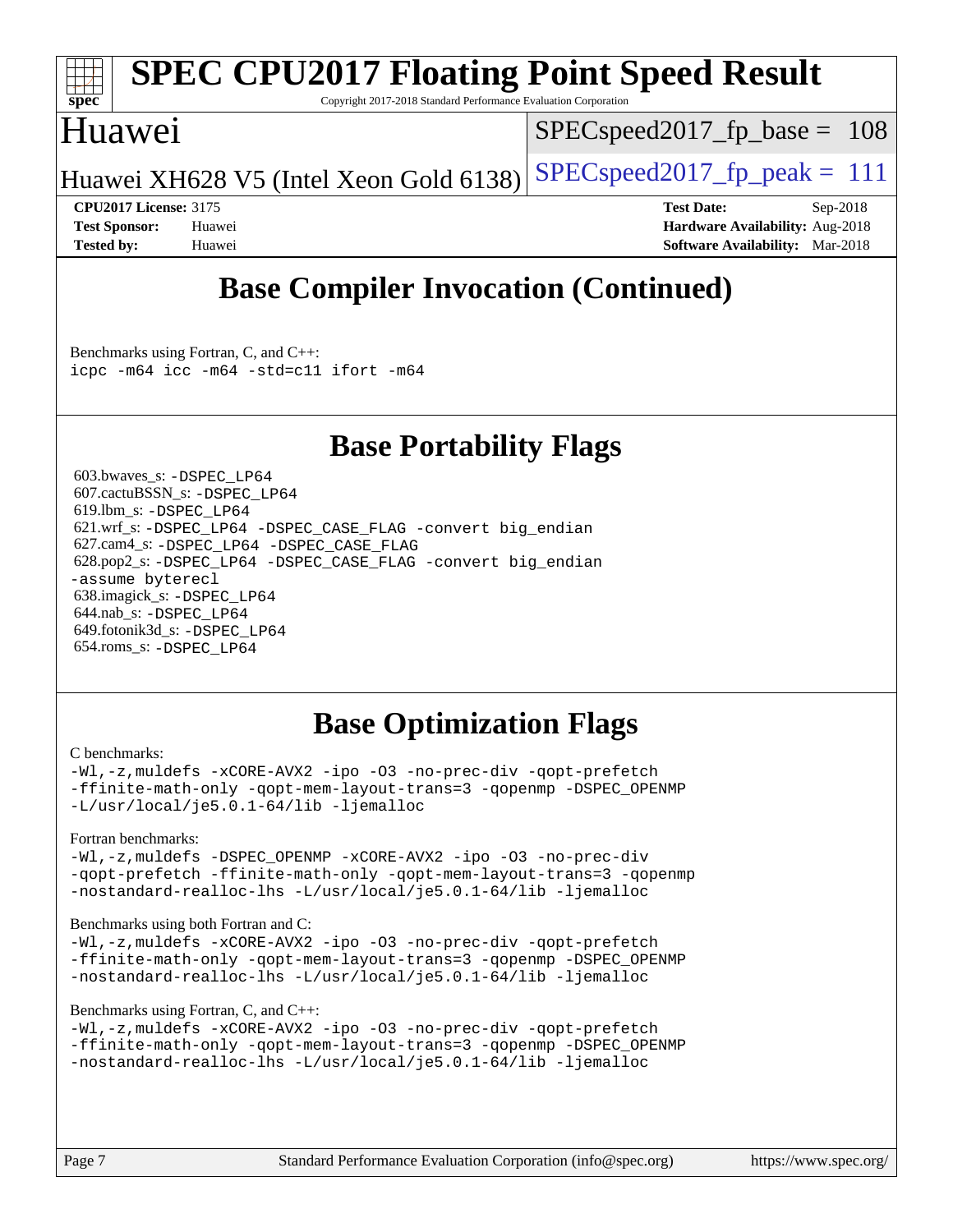# **[spec](http://www.spec.org/)**

## **[SPEC CPU2017 Floating Point Speed Result](http://www.spec.org/auto/cpu2017/Docs/result-fields.html#SPECCPU2017FloatingPointSpeedResult)**

Copyright 2017-2018 Standard Performance Evaluation Corporation

## Huawei

SPECspeed2017 fp base =  $108$ 

Huawei XH628 V5 (Intel Xeon Gold 6138) SPECspeed2017\_fp\_peak  $= 111$ 

**[CPU2017 License:](http://www.spec.org/auto/cpu2017/Docs/result-fields.html#CPU2017License)** 3175 **[Test Date:](http://www.spec.org/auto/cpu2017/Docs/result-fields.html#TestDate)** Sep-2018 **[Test Sponsor:](http://www.spec.org/auto/cpu2017/Docs/result-fields.html#TestSponsor)** Huawei **[Hardware Availability:](http://www.spec.org/auto/cpu2017/Docs/result-fields.html#HardwareAvailability)** Aug-2018 **[Tested by:](http://www.spec.org/auto/cpu2017/Docs/result-fields.html#Testedby)** Huawei **[Software Availability:](http://www.spec.org/auto/cpu2017/Docs/result-fields.html#SoftwareAvailability)** Mar-2018

## **[Peak Compiler Invocation](http://www.spec.org/auto/cpu2017/Docs/result-fields.html#PeakCompilerInvocation)**

[C benchmarks](http://www.spec.org/auto/cpu2017/Docs/result-fields.html#Cbenchmarks): [icc -m64 -std=c11](http://www.spec.org/cpu2017/results/res2018q4/cpu2017-20181025-09278.flags.html#user_CCpeak_intel_icc_64bit_c11_33ee0cdaae7deeeab2a9725423ba97205ce30f63b9926c2519791662299b76a0318f32ddfffdc46587804de3178b4f9328c46fa7c2b0cd779d7a61945c91cd35)

[Fortran benchmarks:](http://www.spec.org/auto/cpu2017/Docs/result-fields.html#Fortranbenchmarks) [ifort -m64](http://www.spec.org/cpu2017/results/res2018q4/cpu2017-20181025-09278.flags.html#user_FCpeak_intel_ifort_64bit_24f2bb282fbaeffd6157abe4f878425411749daecae9a33200eee2bee2fe76f3b89351d69a8130dd5949958ce389cf37ff59a95e7a40d588e8d3a57e0c3fd751)

[Benchmarks using both Fortran and C](http://www.spec.org/auto/cpu2017/Docs/result-fields.html#BenchmarksusingbothFortranandC): [ifort -m64](http://www.spec.org/cpu2017/results/res2018q4/cpu2017-20181025-09278.flags.html#user_CC_FCpeak_intel_ifort_64bit_24f2bb282fbaeffd6157abe4f878425411749daecae9a33200eee2bee2fe76f3b89351d69a8130dd5949958ce389cf37ff59a95e7a40d588e8d3a57e0c3fd751) [icc -m64 -std=c11](http://www.spec.org/cpu2017/results/res2018q4/cpu2017-20181025-09278.flags.html#user_CC_FCpeak_intel_icc_64bit_c11_33ee0cdaae7deeeab2a9725423ba97205ce30f63b9926c2519791662299b76a0318f32ddfffdc46587804de3178b4f9328c46fa7c2b0cd779d7a61945c91cd35)

[Benchmarks using Fortran, C, and C++](http://www.spec.org/auto/cpu2017/Docs/result-fields.html#BenchmarksusingFortranCandCXX): [icpc -m64](http://www.spec.org/cpu2017/results/res2018q4/cpu2017-20181025-09278.flags.html#user_CC_CXX_FCpeak_intel_icpc_64bit_4ecb2543ae3f1412ef961e0650ca070fec7b7afdcd6ed48761b84423119d1bf6bdf5cad15b44d48e7256388bc77273b966e5eb805aefd121eb22e9299b2ec9d9) [icc -m64 -std=c11](http://www.spec.org/cpu2017/results/res2018q4/cpu2017-20181025-09278.flags.html#user_CC_CXX_FCpeak_intel_icc_64bit_c11_33ee0cdaae7deeeab2a9725423ba97205ce30f63b9926c2519791662299b76a0318f32ddfffdc46587804de3178b4f9328c46fa7c2b0cd779d7a61945c91cd35) [ifort -m64](http://www.spec.org/cpu2017/results/res2018q4/cpu2017-20181025-09278.flags.html#user_CC_CXX_FCpeak_intel_ifort_64bit_24f2bb282fbaeffd6157abe4f878425411749daecae9a33200eee2bee2fe76f3b89351d69a8130dd5949958ce389cf37ff59a95e7a40d588e8d3a57e0c3fd751)

## **[Peak Portability Flags](http://www.spec.org/auto/cpu2017/Docs/result-fields.html#PeakPortabilityFlags)**

Same as Base Portability Flags

## **[Peak Optimization Flags](http://www.spec.org/auto/cpu2017/Docs/result-fields.html#PeakOptimizationFlags)**

[C benchmarks](http://www.spec.org/auto/cpu2017/Docs/result-fields.html#Cbenchmarks):

 $619.$ lbm\_s: basepeak = yes

```
 638.imagick_s: -xCORE-AVX2 -ipo -O3 -no-prec-div -qopt-prefetch
-ffinite-math-only -qopt-mem-layout-trans=3 -qopenmp
-DSPEC_OPENMP
```
 $644.nab$ <sub>S</sub>: basepeak = yes

[Fortran benchmarks](http://www.spec.org/auto/cpu2017/Docs/result-fields.html#Fortranbenchmarks):

```
 603.bwaves_s: -prof-gen(pass 1) -prof-use(pass 2) -DSPEC_SUPPRESS_OPENMP
-DSPEC_OPENMP -O2 -xCORE-AVX2 -qopt-prefetch -ipo -O3
-ffinite-math-only -no-prec-div -qopt-mem-layout-trans=3
-qopenmp -nostandard-realloc-lhs
```
649.fotonik3d\_s: basepeak = yes

```
 654.roms_s: -DSPEC_OPENMP -xCORE-AVX2 -ipo -O3 -no-prec-div
-qopt-prefetch -ffinite-math-only -qopt-mem-layout-trans=3
-qopenmp -nostandard-realloc-lhs
```
**(Continued on next page)**